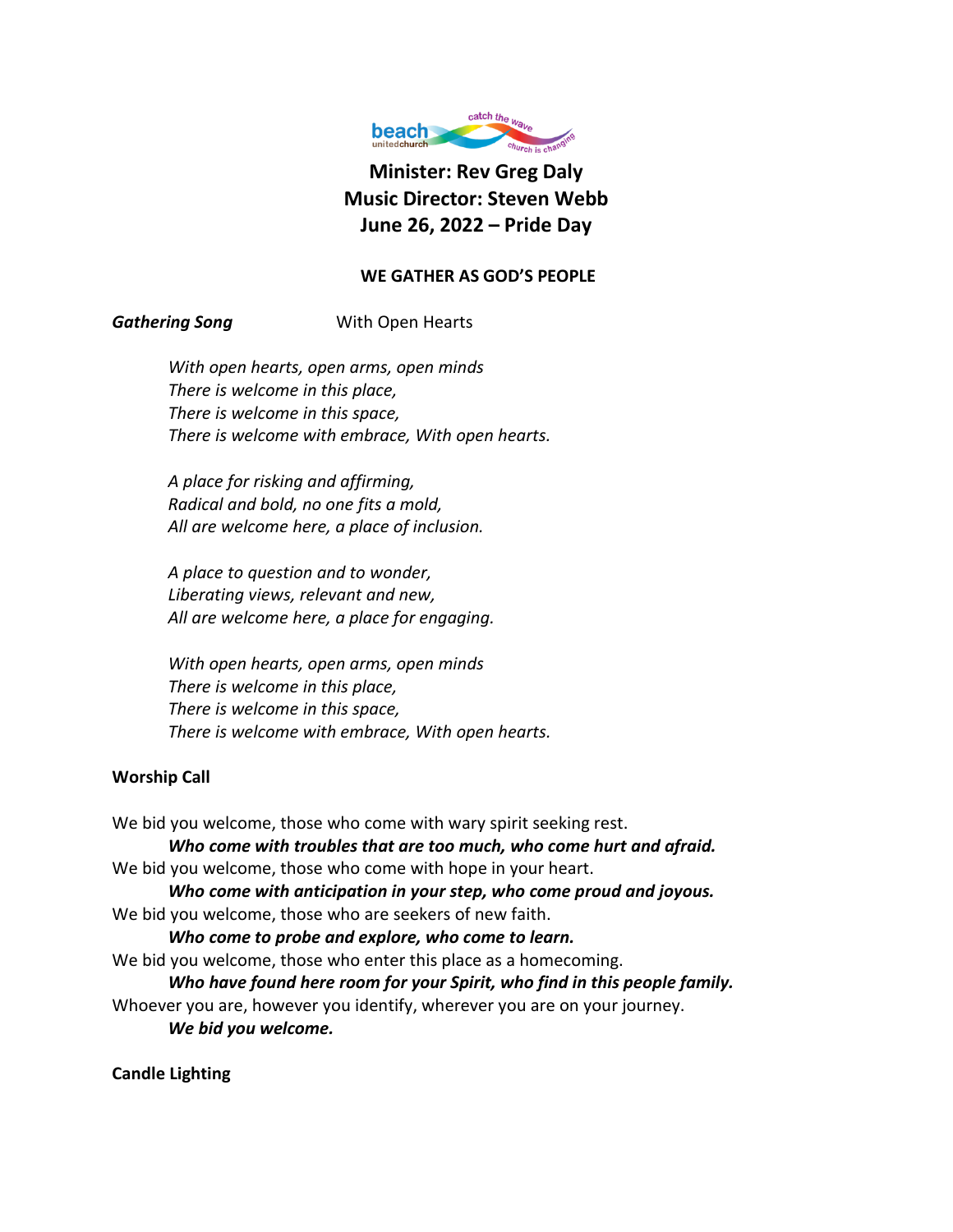## **Acknowledging the Land**

### *Inviting the Spirit*

**Sing** MV 165 v.1,5

*There is a time that we must rise, there is a time that we must stand There is a time that we must come together. For blessed are our lives, blessed our love and blessed the promise gathered now.*

*There is a bow within the rain, and it will come and bend again And colours shine where we have been together For blessed are our lives, blessed our love and blessed the promise gathered now.*

#### **Prayer of Approach**

*Creator, be present to us as we seek to be present to each other here. Bless our pride that it be a humble reflection of gratitude for who you have created us to be. Bless our celebration that it be an expression of our joy in love and in health. Bless our laughter that it herald the building of friendships and relationships. Bless those who may oppose us that our happiness may be contagious. Bless our differences as a source of our strength and a sign of our respect for one another. Bless those for whom it takes great courage to celebrate that they may feel abundance of life. Bless our calls for equity and freedom that we may both speak and hear your vision of justice. All this we ask of you, Creator, for you are ever faithful. Amen*

#### **WE LISTEN FOR GOD'S WORD**

#### **And Now for Something Completely Different**

| Sing | Love is the Touch | MV 89 v.1,3,4 |
|------|-------------------|---------------|
|      |                   |               |

*Love is the touch of intangible joy; love is the force that no fear can destroy; love is the goodness we gladly applaud: God is where love is, for love is of God.*

*Love is the lilt in a lingering voice; love is the hope that can make us rejoice; love is the cure for the frightened and flawed: God is where love is, for love is of God.*

*Love is the Maker and Spirit and Son; love is the kingdom their will has begun; love is the path which the saints all have trod: God is where love is, for love is of God.*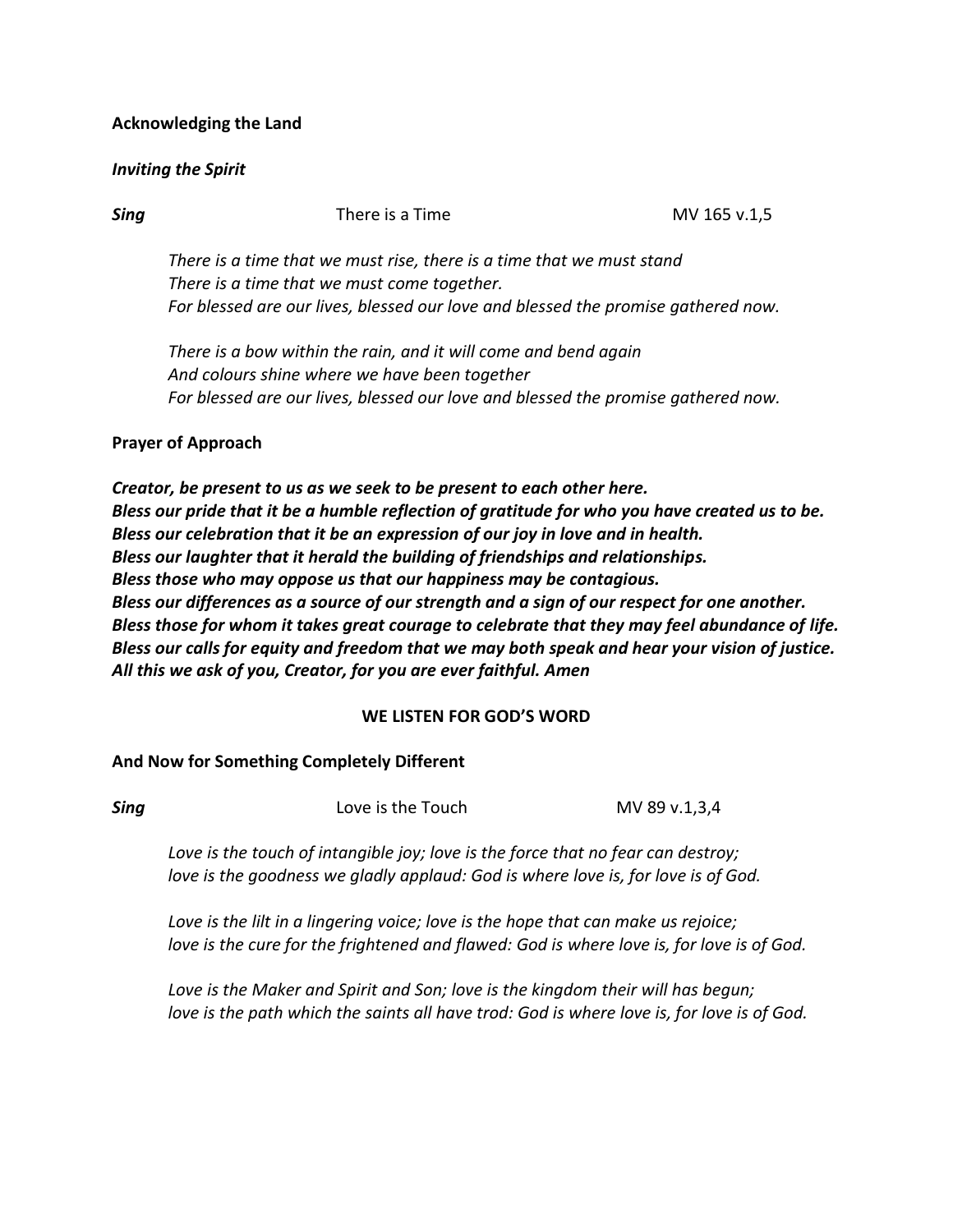## **Prayer of Illumination**

*Join with us, living God, as we meet around your word and reflect upon it. Encourage us, inspire us. Amen.*

| <b>Sharing Ancient Story</b>                            | Luke 9: 51-62                                                                                                                                                                                          |                          | <b>The Message</b> |
|---------------------------------------------------------|--------------------------------------------------------------------------------------------------------------------------------------------------------------------------------------------------------|--------------------------|--------------------|
| <b>Gift of music</b>                                    | <b>True Colours</b>                                                                                                                                                                                    | Cyndi Lauper             |                    |
| Sermon                                                  | Are we Ready to Rough It?                                                                                                                                                                              |                          |                    |
| Sing                                                    | Friends Let us Love Each Other                                                                                                                                                                         |                          | <b>VU 488</b>      |
| love is a gift God gives.<br>that's our creator's plan. | Friends, let us love each other,<br>Friends, by the love within us,<br>this world will know God lives.<br>Love is the gift most precious<br>God gives to woman and man.<br>We find our life in loving, |                          |                    |
| love walks a tender way.<br>love is a gift God gives.   | Love is what Christ commanded,<br>love lived out day by day.<br>Love bears another's burden,<br>Friends, let us love each other,<br>Friends, by the love within us,<br>this world will know God lives. |                          |                    |
|                                                         |                                                                                                                                                                                                        | WE RESPOND TO GOD'S WORD |                    |

# **Responding to God and Community**

| <b>Sing Response</b> | And on this Path | MV <sub>8</sub> |
|----------------------|------------------|-----------------|
|----------------------|------------------|-----------------|

*And on this path, the gates of holiness are open wide, And on this path, the gates of holiness are open wide, And on this path, the gates of holiness are open wide, Open wide! Open wide! Open wide! The gates are open wide!*